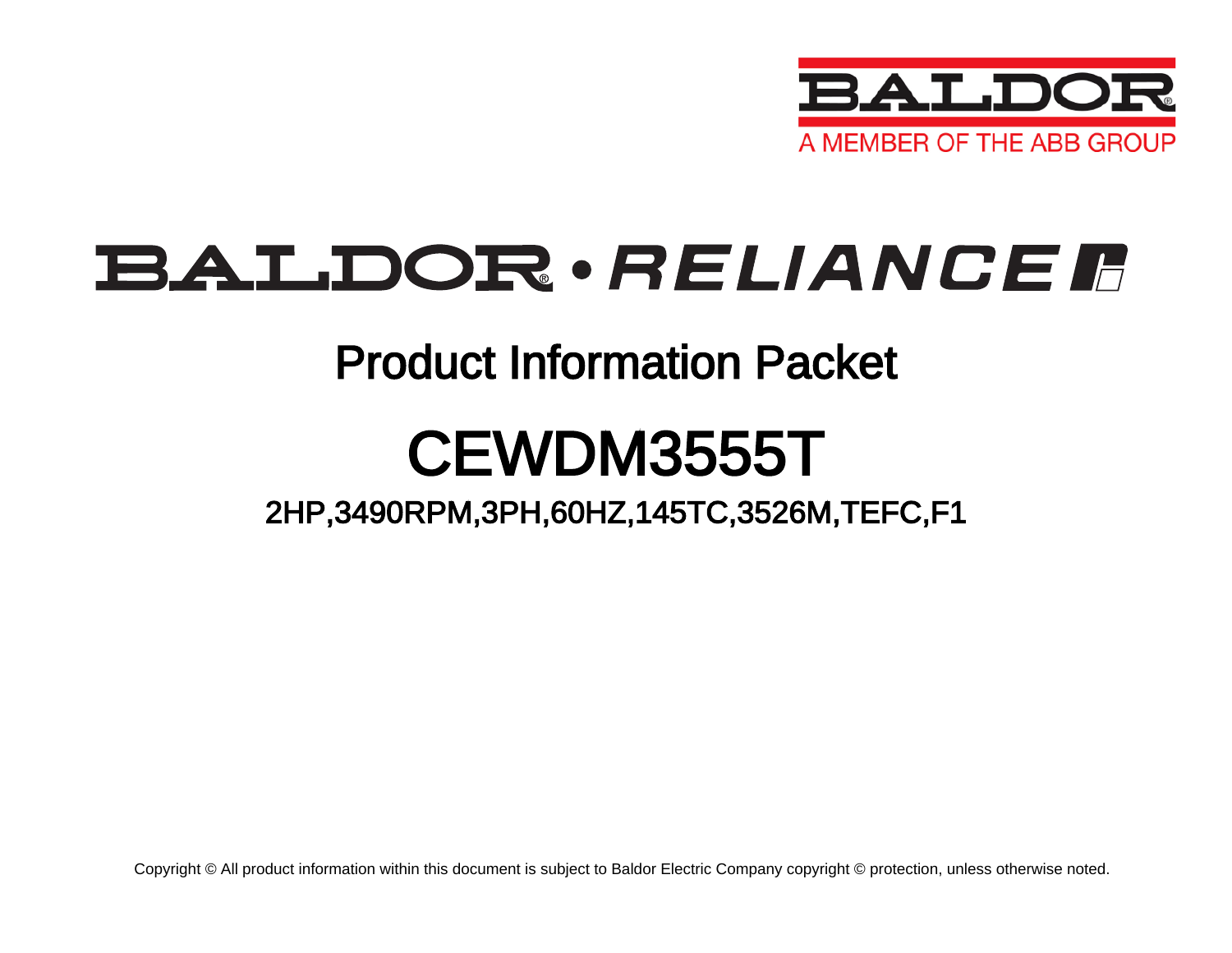#### BALDOR · RELIANCE F Product Information Packet: CEWDM3555T - 2HP,3490RPM,3PH,60HZ,145TC,3526M,TEFC,F1

| <b>Part Detail</b> |             |                  |                     |             |          |                      |            |  |  |
|--------------------|-------------|------------------|---------------------|-------------|----------|----------------------|------------|--|--|
| Revision:          | Q           | Status:          | PRD/A               | Change #:   |          | Proprietary:         | No         |  |  |
| Type:              | <b>AC</b>   | Prod. Type:      | 3526M               | Elec. Spec: | 35WGM774 | CD Diagram:          | CD0005     |  |  |
| Enclosure:         | <b>TEFC</b> | Mfg Plant:       |                     | Mech. Spec: | 35TT936  | Layout:              | 35LYTT936  |  |  |
| Frame:             | 145TC       | Mounting:        | F <sub>1</sub>      | Poles:      | 02       | <b>Created Date:</b> | 07-15-2010 |  |  |
| Base:              | <b>RG</b>   | <b>Rotation:</b> | R                   | Insulation: |          | Eff. Date:           | 07-06-2015 |  |  |
| Leads:             | 9#18        |                  | <b>Replaced By:</b> |             |          |                      |            |  |  |
| Literature:        |             | Elec. Diagram:   |                     |             |          |                      |            |  |  |

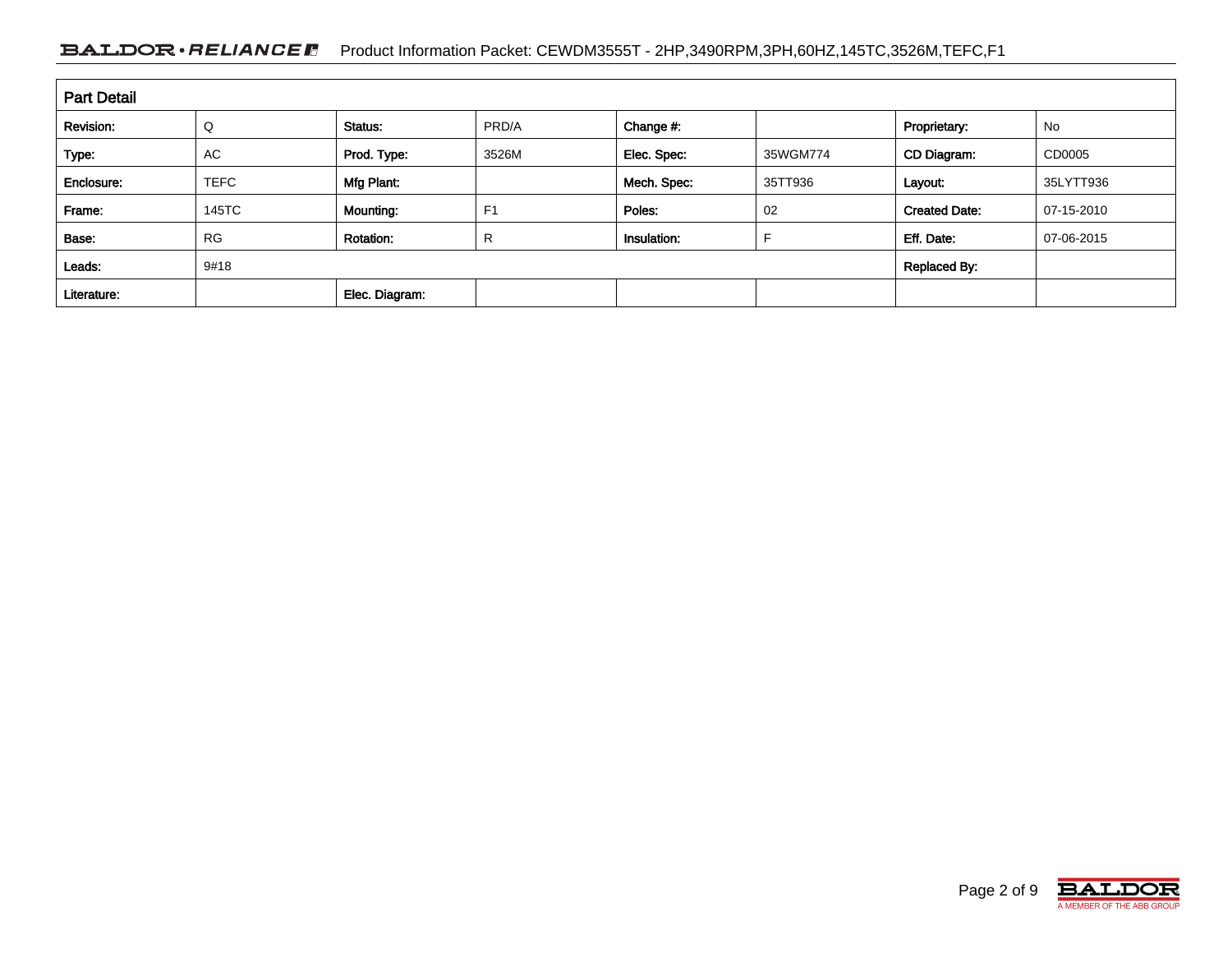#### BALDOR · RELIANCE F Product Information Packet: CEWDM3555T - 2HP,3490RPM,3PH,60HZ,145TC,3526M,TEFC,F1

| Nameplate NP1669L |                |                |      |            |   |              |              |  |  |  |
|-------------------|----------------|----------------|------|------------|---|--------------|--------------|--|--|--|
| CAT.NO.           | CEWDM3555T     |                |      |            |   |              |              |  |  |  |
| SPEC.             | 35TT936M774G1  |                |      |            |   |              |              |  |  |  |
| HP                | $\overline{2}$ |                |      |            |   |              |              |  |  |  |
| <b>VOLTS</b>      | 208-230/460    |                |      |            |   |              |              |  |  |  |
| <b>AMP</b>        | $5.3 - 5/2.5$  |                |      |            |   |              |              |  |  |  |
| <b>RPM</b>        | 3490           |                |      |            |   |              |              |  |  |  |
| <b>FRAME</b>      | 145TC          | HZ             | 60   | PH         | 3 |              |              |  |  |  |
| SER.F.            | 1.15           | <b>CODE</b>    | M    | <b>DES</b> | B | <b>CLASS</b> | $\mathsf{F}$ |  |  |  |
| NEMA-NOM-EFF      | 85.5           | PF             | 88   |            |   |              |              |  |  |  |
| <b>RATING</b>     | 40C AMB-CONT   |                |      |            |   |              |              |  |  |  |
| cc                | 010A           | USABLE AT 208V |      |            |   |              |              |  |  |  |
| DE                | 6205           | <b>ODE</b>     | 6203 |            |   |              |              |  |  |  |
| <b>ENCL</b>       | <b>TEFC</b>    | SN             |      |            |   |              |              |  |  |  |
| <b>BLANK</b>      |                |                |      |            |   |              |              |  |  |  |

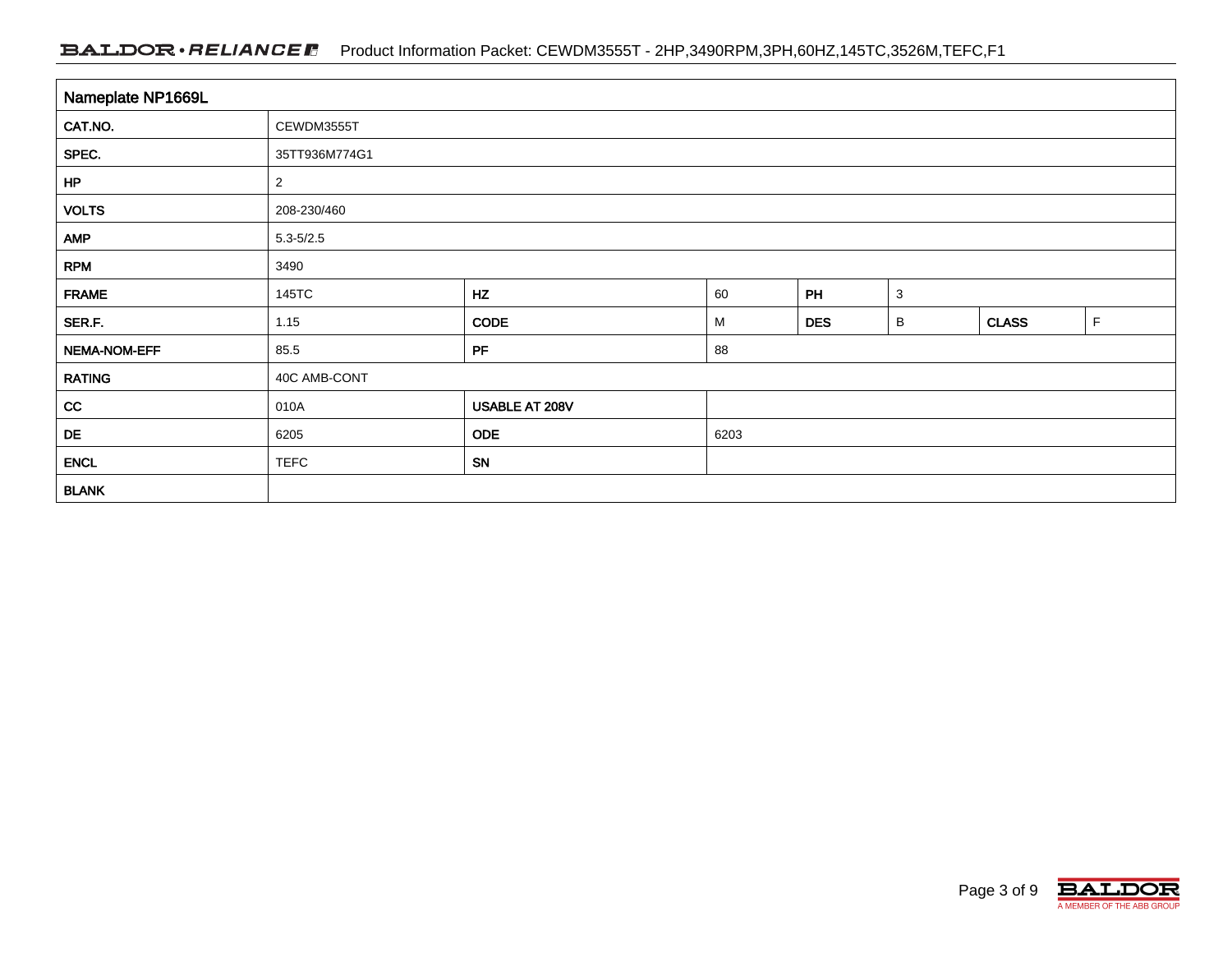| <b>Parts List</b>  |                                            |          |  |  |  |  |
|--------------------|--------------------------------------------|----------|--|--|--|--|
| <b>Part Number</b> | <b>Description</b>                         | Quantity |  |  |  |  |
| SA200160           | SA 35TT936M774G1                           | 1.000 EA |  |  |  |  |
| RA187479           | RA 35TT936M774G1                           | 1.000 EA |  |  |  |  |
| NS2512A01          | INSULATOR, CONDUIT BOX X                   | 1.000 EA |  |  |  |  |
| 35CB3010A01W       | 35 CB .75 NPT @ 6:00, WHITE EPOXY          | 1.000 EA |  |  |  |  |
| 35GS1039           | 05 MOLDED GASKET W/LIP, 1.12 LEAD HOLE,    | 1.000 EA |  |  |  |  |
| 51XB1016A07        | 10-16 X 7/16 HXWSSLD SERTYB                | 2.000 EA |  |  |  |  |
| 11XW1032G06        | 10-32 X .38, TAPTITE II, HEX WSHR SLTD U   | 1.000 EA |  |  |  |  |
| 35EP3100M04MW      | FREP TEFC,"O" DRILLS, NO GRSR, MACH. WHITE | 1.000 EA |  |  |  |  |
| HW4032A01          | BLACK DRAIN PLUG FOR WASH DOWN MOTORS      | 3.000 EA |  |  |  |  |
| HW5100A03SP        | WAVY WASHER (W1543-017)                    | 1.000 EA |  |  |  |  |
| 35EP3300A48MW      | SPL FACE MTD EP - 205 BRG - W/SEAL FOR W   | 1.000 EA |  |  |  |  |
| HW4032A01          | BLACK DRAIN PLUG FOR WASH DOWN MOTORS      | 3.000 EA |  |  |  |  |
| HW4600B49SP        | SEAL 0.938 X 1.624 X 0.250 SINGLE LIP DB   | 1.000 EA |  |  |  |  |
| 12XN1032S20        | 10-32 X 1-1/4 HEX M.S., STAINLESS STEEL    | 2.000 EA |  |  |  |  |
| 35FH4005A32        | IEC FH NO GRSR W/3 HOLES - W/AUTOPHERETI   | 1.000 EA |  |  |  |  |
| 11XW1032S06        | 10-32 X .38, TAPTITE II, HEX WSHR SLTD U   | 3.000 EA |  |  |  |  |
| 35CB4522           | 35 LIPPED CB LID AUTOPHORETIC              | 1.000 EA |  |  |  |  |
| 35GS1030A02        | 35 GS FOR CB LID - WHITE NEOPRENE          | 1.000 EA |  |  |  |  |
| 59XW0832S07        | TAPTITE II, HEX WSHR UNSLTD SER, 410 S.S., | 4.000 EA |  |  |  |  |
| HW1003S08          | WASHER, #8 EX TH LK, SS                    | 4.000 EA |  |  |  |  |
| HW4600B39SP        | SEAL 0.550 X .790 X .180 FACE SEALING      | 1.000 EA |  |  |  |  |
| <b>HW4600B46SP</b> | SEAL 0.875 X 1.420 X 0.240 FACE SEALING    | 1.000 EA |  |  |  |  |
| HW2502D13          | SS KEY, 3/16 SQ X 1.375                    | 1.000 EA |  |  |  |  |
| HA7000A01          | KEY RETAINER 7/8" DIA SHAFT                | 1.000 EA |  |  |  |  |

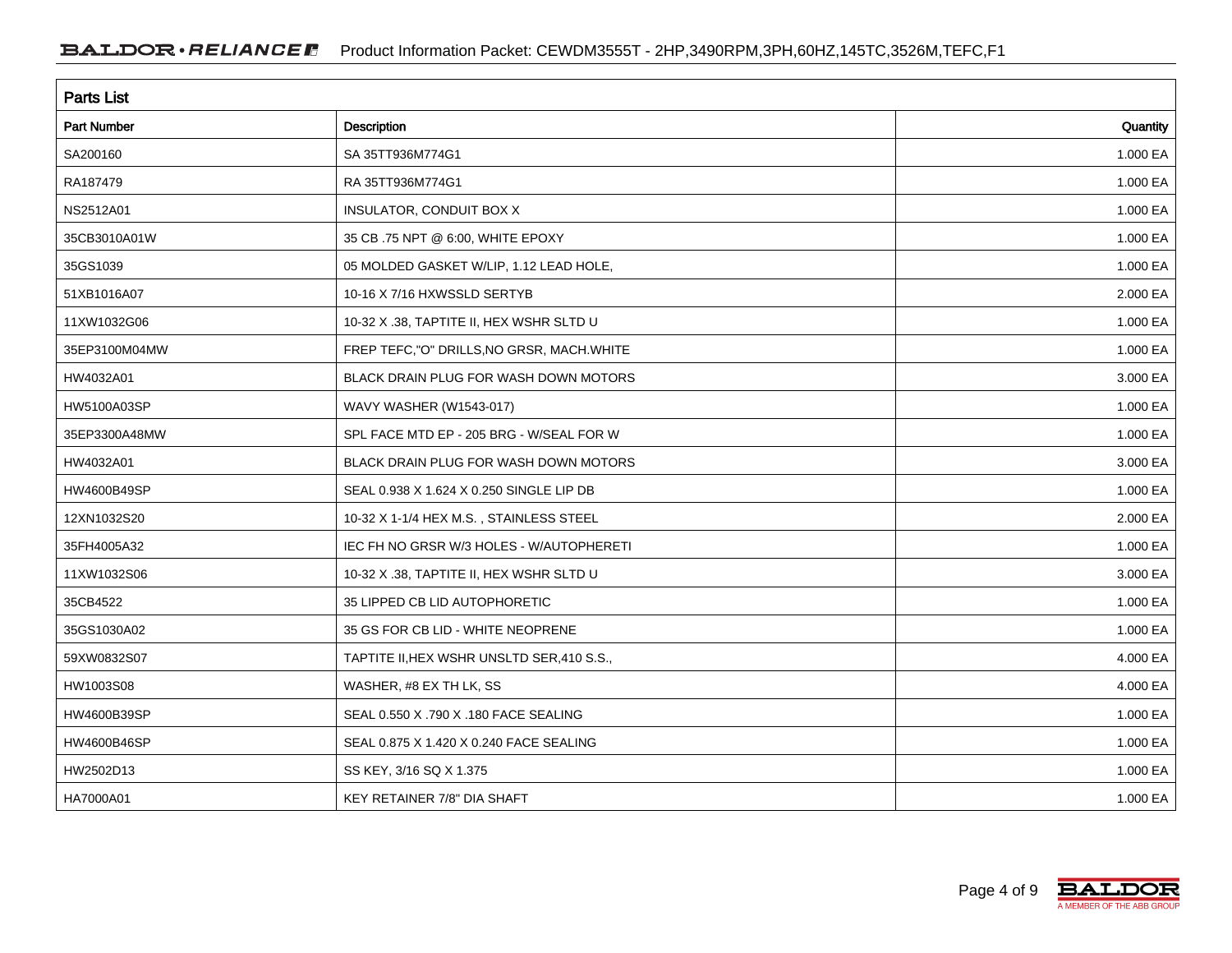| Parts List (continued) |                                             |          |  |  |  |  |
|------------------------|---------------------------------------------|----------|--|--|--|--|
| <b>Part Number</b>     | Description                                 | Quantity |  |  |  |  |
| MG1025W01              | RAL9003, SIGNAL WHITE, GLOSS 85             | 0.017 GA |  |  |  |  |
| MG1500Y02              | PRIMER, 347.29+347.29C ACTIVATOR WILKOPON   | 0.017 GA |  |  |  |  |
| LB1164                 | LABEL, WARNING AND DRAIN                    | 1.000 EA |  |  |  |  |
| 10XF0440S02            | 04-40 X 1/8 TYPE F HEX HD STAINLESS STIC    | 2.000 EA |  |  |  |  |
| HA5027A01              | HA4066A01 T-DRAIN X2 BAGGED                 | 1.000 EA |  |  |  |  |
| S/P107-000-001         | SUPER E PROC'S-FS, WS & CK PLTS             | 1.000 EA |  |  |  |  |
| MJ1000A75              | GREASE, POLYREX EM EXXON (USe 4824-15A)     | 0.050 LB |  |  |  |  |
| 35FN3002A05SP          | EXFN, PLASTIC, 6.376 OD, .638 ID            | 1.000 EA |  |  |  |  |
| 51XB1214A16            | 12-14X1.00 HXWSSLD SERTYB                   | 1.000 EA |  |  |  |  |
| MJ5001A27              | 32220KN GRAY SEALER *MIN BUY 4 QTS=1GAL     | 0.001 QT |  |  |  |  |
| HA3100S11              | THRUBOLT - 10-32 X 8.500 W                  | 4.000 EA |  |  |  |  |
| LC0005                 | CONN.DIA., TY M, 9-LD, DUAL VOLT, REVERSING | 1.000 EA |  |  |  |  |
| MN416A01               | TAG-INSTAL-MAINT no wire (1200/bx) 11/14    | 1.000 EA |  |  |  |  |
| NP1669L                | SS WD SUPER-E UL CSA-EEV PREM REV MTG       | 1.000 EA |  |  |  |  |
| 36PA1000               | PKG GRP, PRINT<br>PK1016A06                 | 1.000 EA |  |  |  |  |

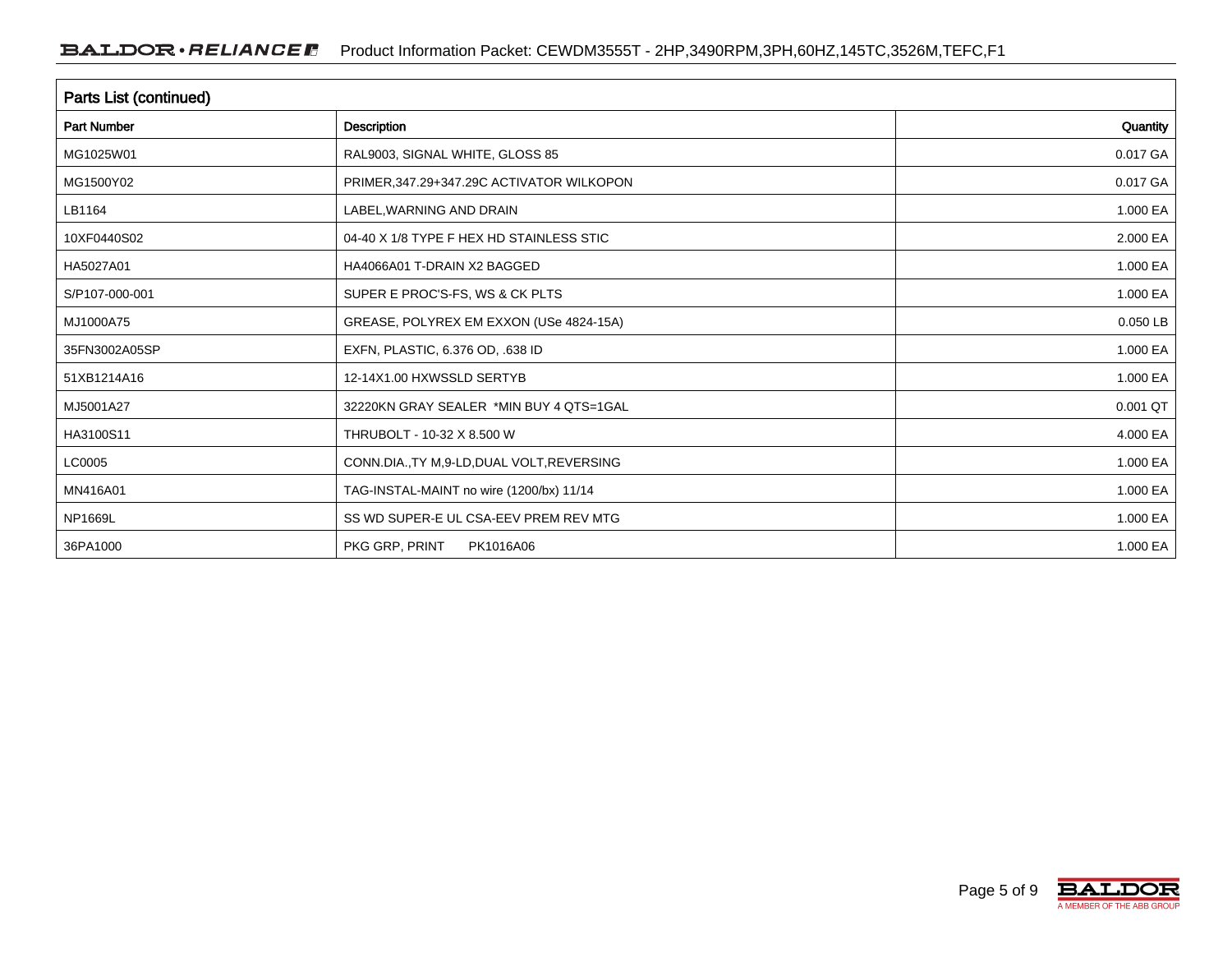#### **AC Induction Motor Performance Data**

Record # 31837 - Typical performance - not guaranteed values

| <b>Winding: 35WGM774-R001</b>       |                | <b>Type: 3526M</b> |                                                 | <b>Enclosure: TEFC</b>     |                 |  |
|-------------------------------------|----------------|--------------------|-------------------------------------------------|----------------------------|-----------------|--|
|                                     | Nameplate Data |                    | 460 V, 60 Hz:<br><b>High Voltage Connection</b> |                            |                 |  |
| Rated Output (HP)<br>$\overline{2}$ |                |                    | Full Load Torque                                | 2.98 LB-FT                 |                 |  |
| <b>Volts</b>                        |                | 208-230/460        |                                                 | <b>Start Configuration</b> | direct on line  |  |
| <b>Full Load Amps</b>               |                | $5.3 - 5/2.5$      |                                                 | <b>Breakdown Torque</b>    | 14.2 LB-FT      |  |
| R.P.M.                              |                | 3490               |                                                 | Pull-up Torque             | 6.33 LB-FT      |  |
| Hz                                  | 60             | Phase              | 3                                               | Locked-rotor Torque        | 11.2 LB-FT      |  |
| NEMA Design Code                    | B              | <b>KVA Code</b>    | М                                               | <b>Starting Current</b>    | 25.9 A          |  |
| Service Factor (S.F.)               | 1.15           |                    |                                                 | No-load Current            | 0.912A          |  |
| NEMA Nom. Eff.                      | 85.5           | Power Factor       | 88                                              | Line-line Res. @ 25°C      | $6.9119 \Omega$ |  |
| Rating - Duty                       | 40C AMB-CONT   |                    |                                                 | Temp. Rise @ Rated Load    | $44^{\circ}$ C  |  |
| S.F. Amps                           |                |                    |                                                 | Temp. Rise @ S.F. Load     | $52^{\circ}$ C  |  |
|                                     |                |                    |                                                 | Rotor inertia              | 0.0719 LB-FT2   |  |

#### Load Characteristics 460 V, 60 Hz, 2 HP

| % of Rated Load | 25     | 50     | 75     | 100    | 125    | 150    | S.F. |
|-----------------|--------|--------|--------|--------|--------|--------|------|
| Power Factor    | 55     | 75     | 84     | 88     | 90     | 91     | 89   |
| Efficiency      | 74.3   | 83.5   | 85.9   | 86.4   | 85.9   | 84.8   | 86.1 |
| Speed           | 3571.7 | 3546.5 | 3520.2 | 3492.1 | 3460.7 | 3425.5 | 3473 |
| Line amperes    | 1.1    | 1.47   | 1.93   | 2.44   |        | 3.61   | 2.78 |

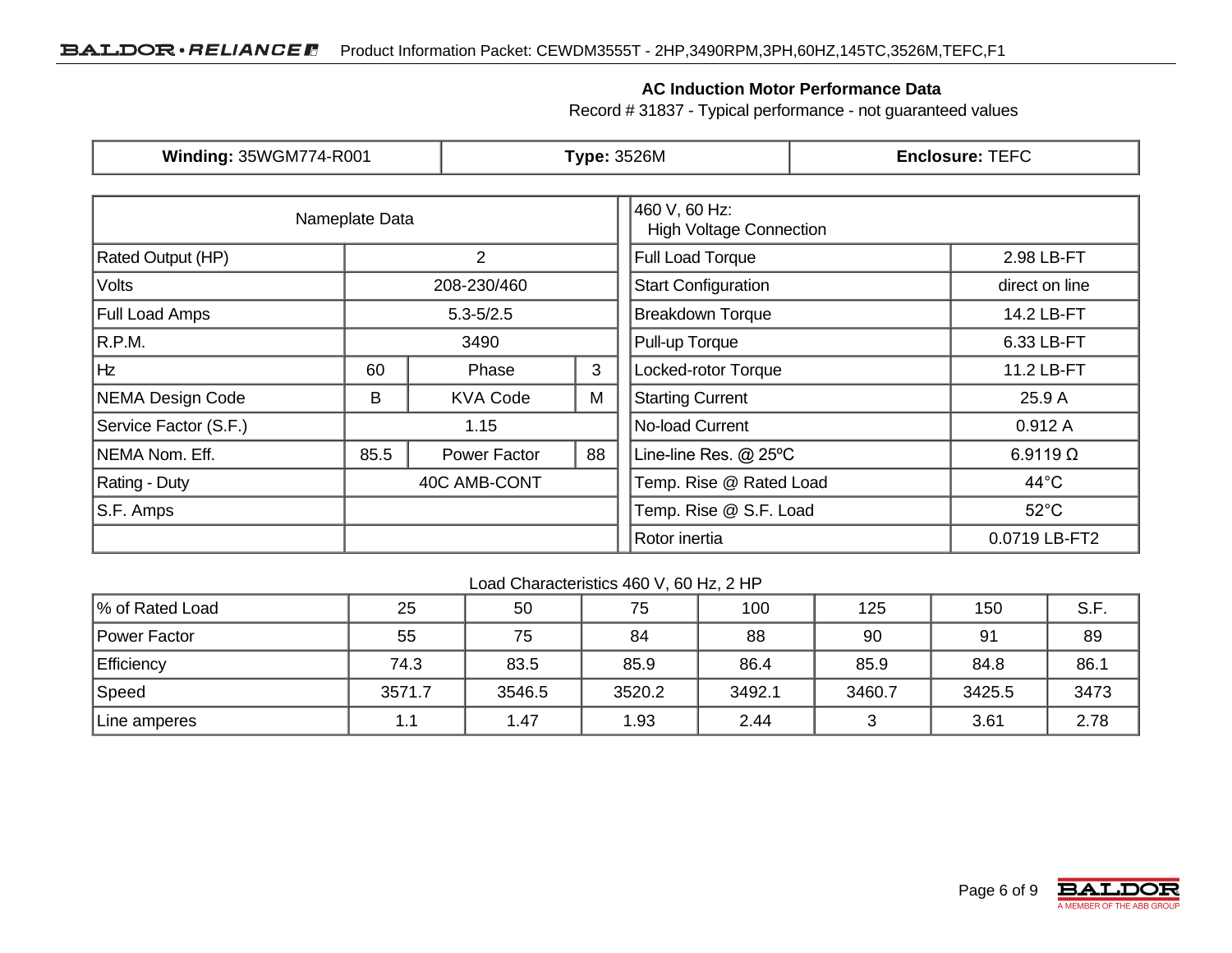

Performance Graph at 460V, 60Hz, 2.0HP Typical performance - Not guaranteed values

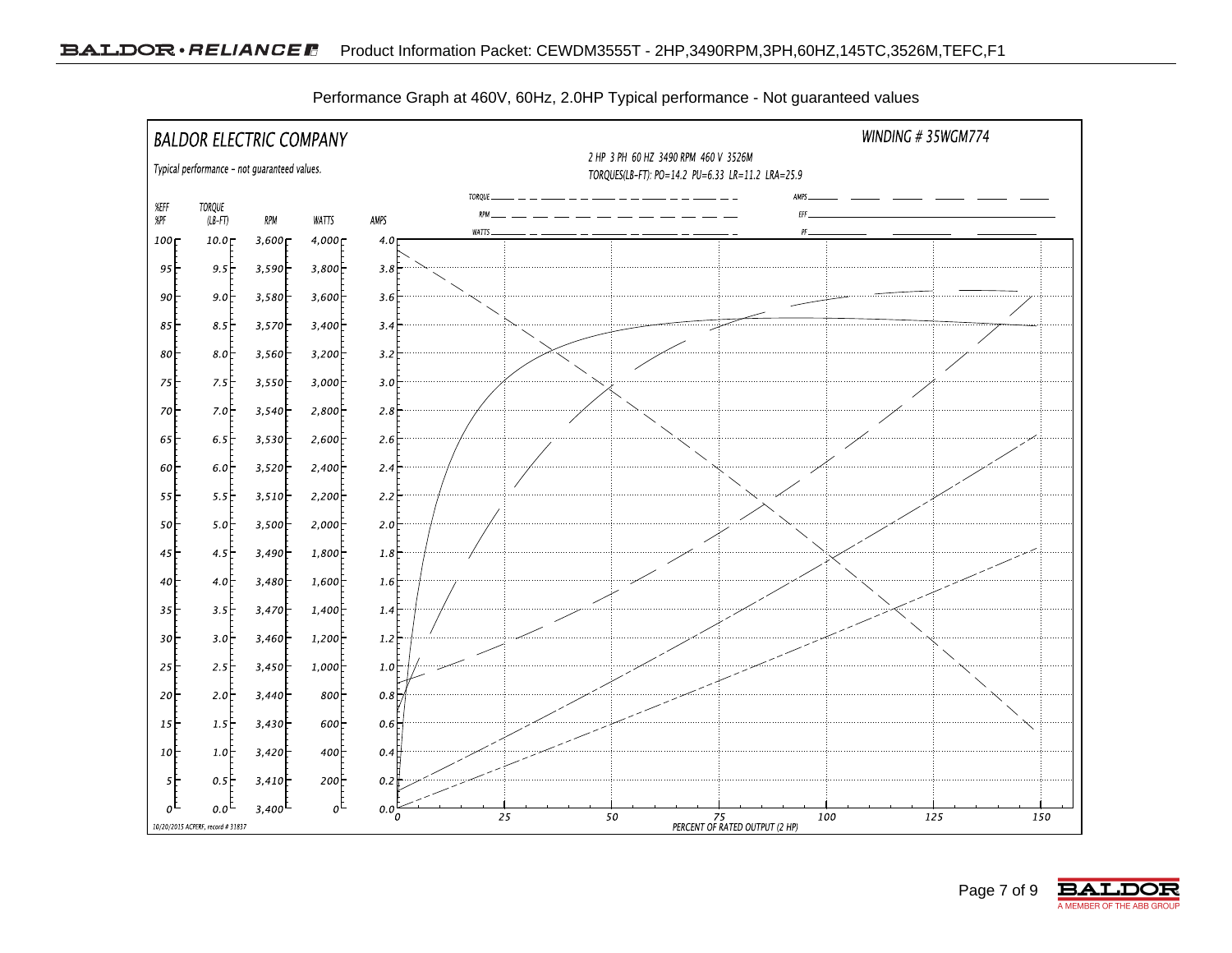